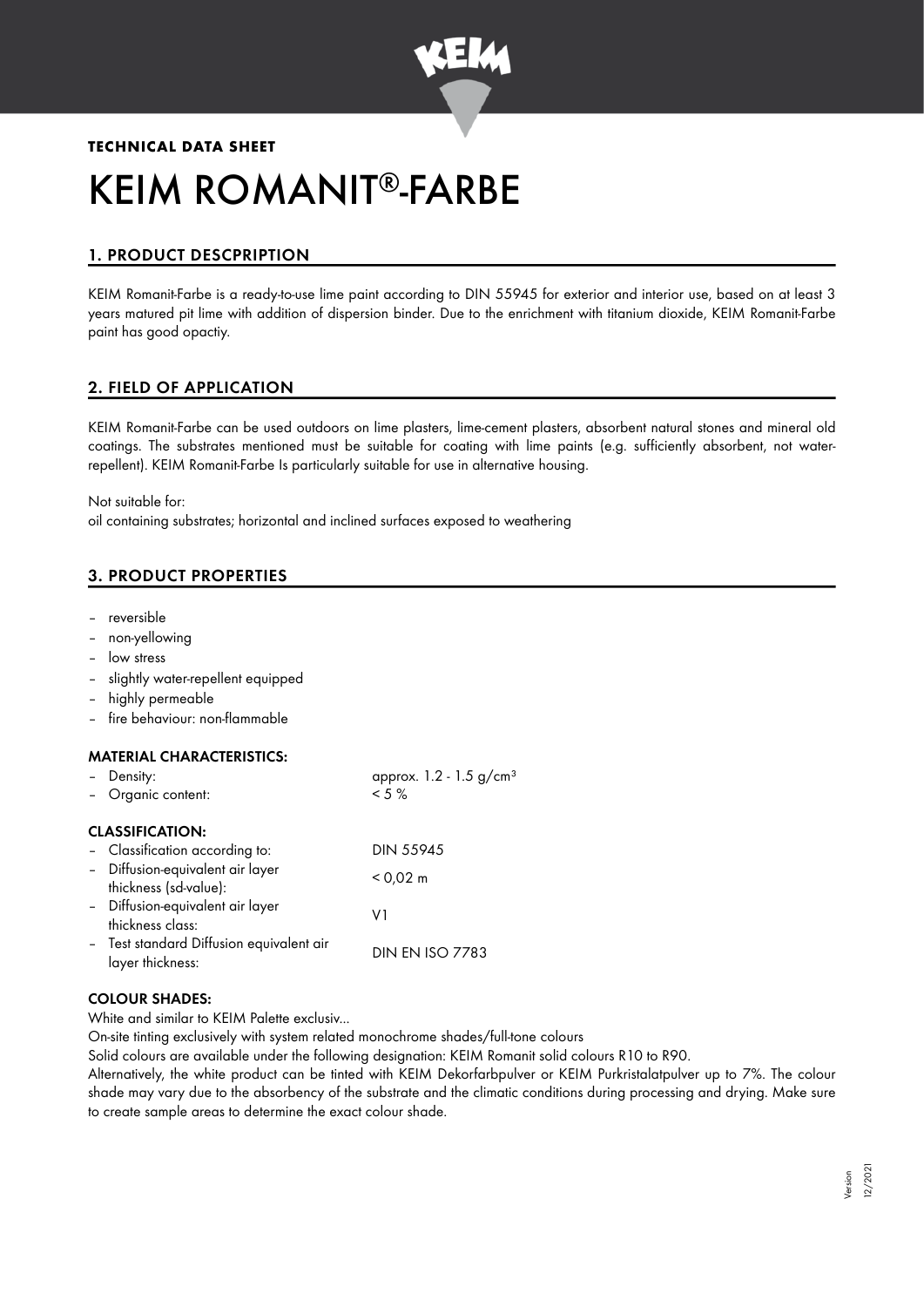# 4. APPLICATION INSTRUCTIONS

#### SUBSTRATE PREPARATION:

The substrate must be dry, sound, free from chalking, clean and dust-free. Loose parts of existing coatings must be removed mechanically or by high-pressure water jetting. Defective areas must be filled and texture-matched using a suitable repair material. Any sintered layers on new renders must be removed with KEIM Ätzflüssigkeit (lime remover) according to instructions. New render areas (repairs) are generally to be pretreated with KEIM Ätzflüssigkeit (lime remover) according to the specifications in the Technical Data Sheet.

For highly absorbent and/or sanding substrates, pre-treatment with KEIM Fixativ, diluted 1:3 with fresh water is recommended. Repaired substrates, mixed substrates and/or substrates with hairline cracks or structural differences should be pre-painted with KEIM Romanit-Farbe paint, mixed 2:1 with KEIM Romanit-Schlämmzusatz (filling additive). Sand-lime brickwork must be tested for penetration by iron oxides by trial laying.

If necessary, slightly moisten the substrate before applying the primer coat.

#### PREPARATION OF MATERIAL:

Stir up KEIM Romanit-Farbe thoroughly before application.

#### APPLICATION:

KEIM Romanit-Farbe can be painted, rolled or airless sprayed (nozzle: ≥ 425 ).

Primer coat: The primer and intermediate coat can be diluted with water, as needed.

Final coat: Apply KEIM Romanit-Farbe undiluted.

Note: Always work wet-on-wet to avoid buildup. Two coats of paint are usually sufficient on homogeneous substrates. Three coats may be necessary, especially on repaired and/or mixed substrates. To avoid lime sinter layers, apply KEIM Romanit-Farbe thinly and spread well.

#### DRYING TIME:

Can be overcoated after 24 hours at the earliest (at 23°C and 50% RH). At higher relative humidity, layer thicknesses and/ or lower temperatures, drying is delayed accordingly.

There is a risk of staining caused by surface sintering at low temperatures and higher humidity values.

#### CONSUMPTION:

approx. 0,35 kg/m² for two coatings.

These material consumption values are guide values for smooth substrates. Exact consumption values must be determined by means of test areas.

#### CLEANING OF TOOLS:

Clean immediately with water.

## 5. PACKAGING

| <b>Container content</b> | Unit of measure | Quantity on pallet | Type of container |
|--------------------------|-----------------|--------------------|-------------------|
| 20                       | ĸg              | 24                 | bucket            |
|                          | ĸg              | 70                 | bucket            |
| 2.5                      | ĸg              | 80                 | bucket            |

#### 6. STORAGE

| max. storage time | <b>Storage conditions</b>                            |
|-------------------|------------------------------------------------------|
| 12 months         | keep container tightly sealed.<br>cool<br>frost-free |